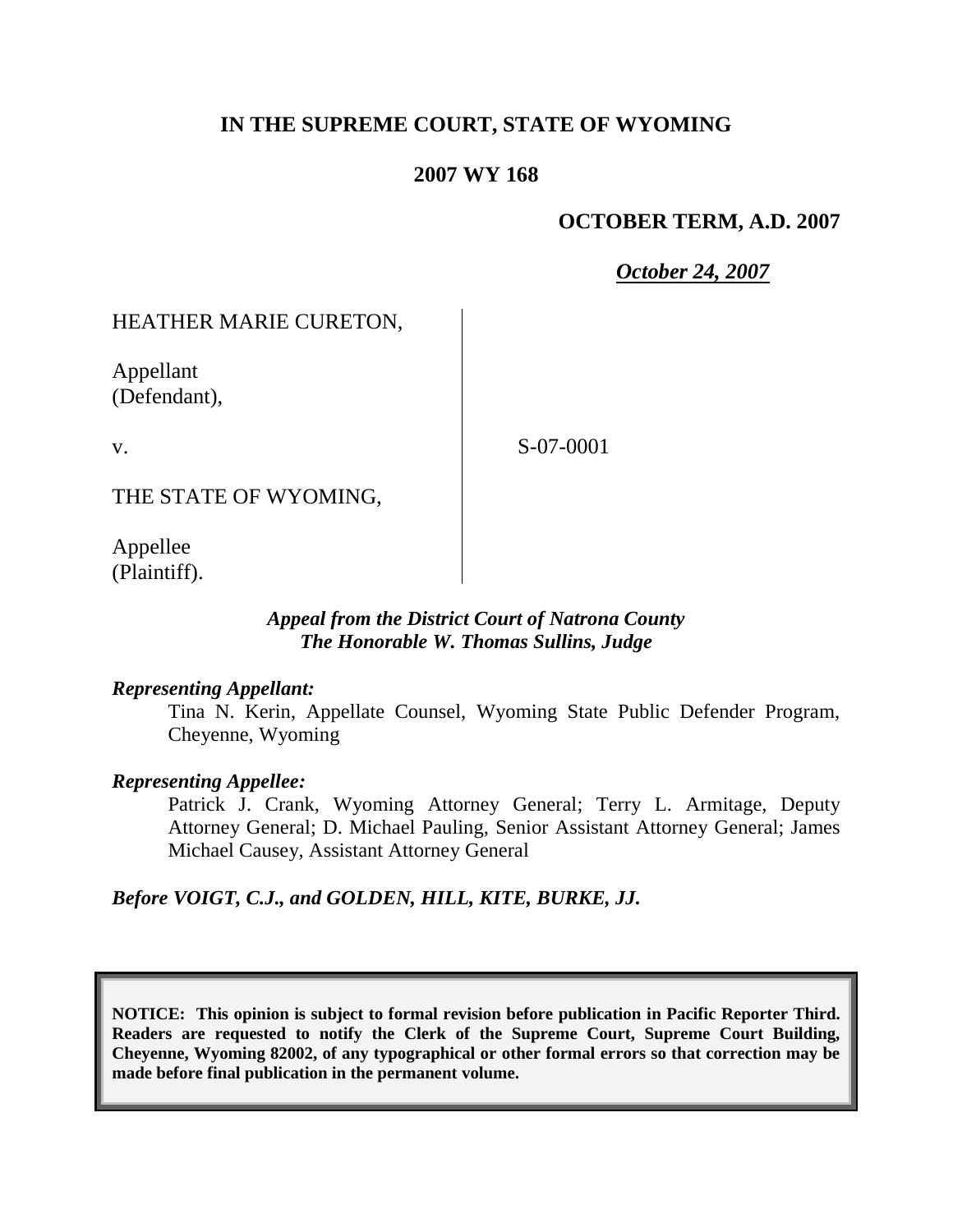**GOLDEN**, Justice.

[¶1] After trial, a jury convicted Appellant Heather Cureton on two counts of possession of a controlled substance and one count of possessing a controlled substance with intent to deliver. Cureton challenges the sufficiency of the evidence supporting her convictions and asserts reversible error in the admission of testimony allegedly expressing an opinion as to her guilt. We affirm.

### **ISSUES**

[¶2] Cureton presents the following issues for our review:

I. Did plain error occur when the district court permitted Officer Wenberg to give opinion testimony as to Appellant's guilt?

II. Was there sufficient evidence to support Appellant's convictions?

### **FACTS**

[¶3] On February 1, 2006, an anonymous caller reported to Casper police that Cureton was selling drugs out of a maroon pickup truck parked behind a local bingo parlor. Within minutes Officer Chris Wenberg arrived at the location. Officer Wenberg noticed Cureton sitting in the front passenger seat of the truck talking to an unidentified female and a male, later identified as Cureton's boyfriend Dean Scoggin, seated on the driver's side, apparently attempting to fix the truck's stereo.

[¶4] Officer Wenberg approached the vehicle and asked the unidentified female to leave while he talked with Cureton and Scoggin. The officer then told Cureton and Scoggin why he was there and asked for permission to search the truck. Both consented to the search. At Officer Wenberg's request, the pair exited the truck and walked toward the back of the vehicle. As Cureton did so, she paused for a moment near the rear passenger wheel. Once Cureton and Scoggin were at the back of the truck, Officer Wenberg asked and was granted permission to conduct a pat down. The officer discovered a syringe and a "wad" of cash in Cureton's coat pocket.

[¶5] By that time, Officer Andy Ready had arrived at the scene and stood by Cureton and Scoggin while Officer Wenberg conducted a search of the truck. Officer Wenberg discovered a bag containing forty-seven smaller baggies of the type commonly used to package controlled substances for resale inside the passenger door's pocket. He also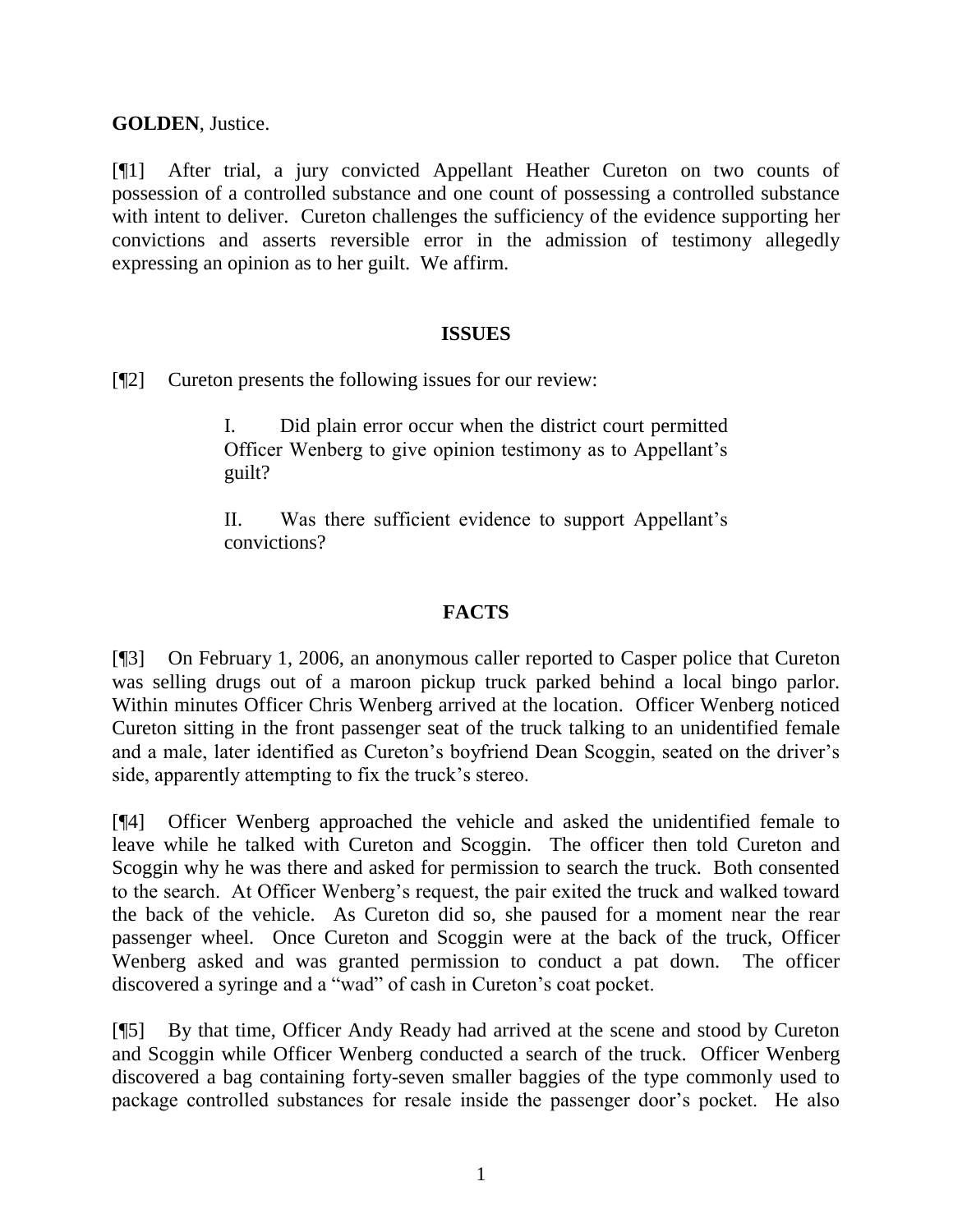found an Altoids tin near the passenger side of the front seat that contained women's jewelry, several empty baggies and two small baggies containing approximately 3.99 grams of methamphetamine collectively.

[¶6] Cureton and Scoggin were placed under arrest. A search of Cureton's person revealed \$970.00 in cash. A search of Scoggin's person disclosed \$700.00 in cash, along with .74 grams of methamphetamine. After the duo was secured in the patrol cars, the officers conducted another search of the vehicle and discovered a small scale covered with methamphetamine residue resting on top of the rear passenger tire.

[¶7] Cureton was charged with three felony drug offenses: (1) possession of a controlled substance (methamphetamine) in a powder or crystalline form in an amount greater than three grams as proscribed by Wyo. Stat. Ann. § 35-7-1031(c)(ii) (LexisNexis 2007); (2) possession with intent to deliver a controlled substance (methamphetamine) or, in the alternative, aiding and abetting another in the commission of such offense in violation of Wyo. Stat. Ann. §§ 6-1-201 and 35-7-1031(a)(i) (LexisNexis 2007); and (3) possession of a controlled substance (methamphetamine), third offense, in violation of Wyo. Stat. Ann. § 35-7-1031(c)(i) (LexisNexis 2007). At trial, Officer Wenberg testified, without objection, about some of the common characteristics of both the distribution and use of methamphetamine and the significance of the items seized from the pickup truck. Scoggin also testified against Cureton, connecting her to the drug items discovered by police. The jury found Cureton guilty on the charged offenses, and the district court sentenced her to a single term of imprisonment of six to twelve years.<sup>1</sup> This appeal followed.

### **DISCUSSION**

### *Opinion testimony*

[¶8] At trial, in addition to testifying about the events surrounding Cureton's arrest and the items seized, Officer Wenberg testified as an expert with over sixteen years of experience about the common characteristics of methamphetamine use and trafficking, including its different forms and methods of ingestion, the various quantities in which the drug is sold and its street value. Officer Wenberg testified that most people who sell methamphetamine often use it, and that a large quantity of the drug, as found in this case, could be possessed for either personal use or for resale. Officer Wenberg stated that, in order to determine if a person intended to resell methamphetamine, one had to consider other factors such as the presence of packaging materials, scales, large amounts of cash or

<sup>1</sup> Relying on *Sincock v. State*, 2003 WY 115, 76 P.3d 323 (Wyo. 2003), *Bilderback v. State*, 13 P.3d 249 (Wyo. 2000); *Rouse v. State*, 966 P.2d 967 (Wyo. 1998), the district court determined that the convictions on each count merged for sentencing purposes.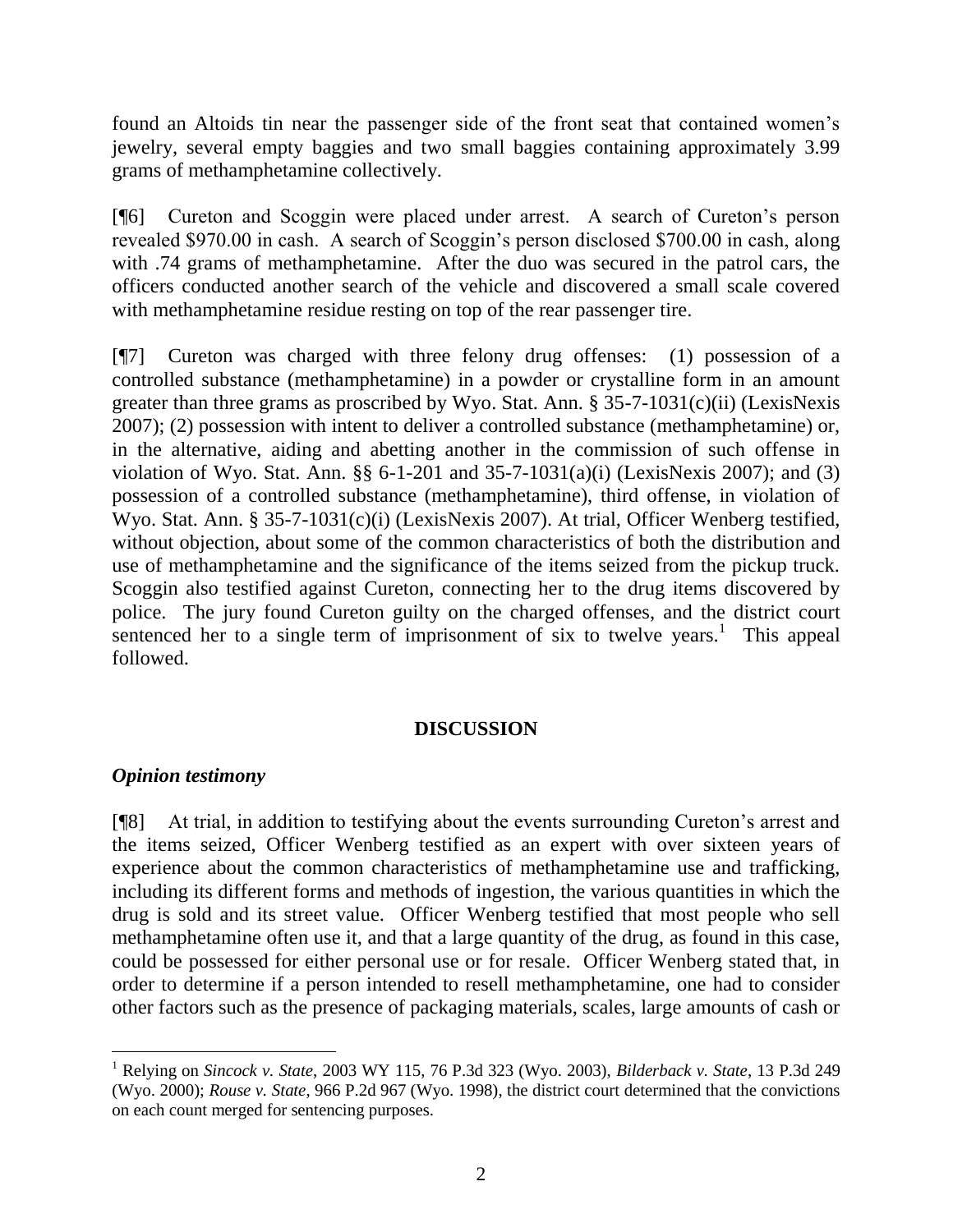other items of value, and pay/owe sheets upon which drug transactions are recorded. Officer Wenberg opined that the presence of several factors suggested that methamphetamine was being sold.

[¶9] Cureton contends that reversible error occurred in the admission of Officer Wenberg's testimony that certain facts in this case tended to indicate that methamphetamine was being sold rather than simply used. Cureton claims that such testimony relayed an impermissible opinion that she was a drug dealer and thus guilty of the charged offenses. Cureton acknowledges she did not object to the challenged testimony and, consequently, bears the burden of establishing plain error. To demonstrate plain error, Cureton must show in the record an error that transgressed a clear and unequivocal rule of law in a clear and obvious manner resulting in material prejudice to a substantial right. *Lessard v. State*, 2007 WY 89, ¶ 14, 158 P.3d 698, 702 (Wyo. 2007); *Newport v. State*, 983 P.2d 1213, 1216 (Wyo. 1999).

[¶10] The rule is well established that a witness, lay or expert, may not express an opinion as to the guilt of the accused. *Ogden v. State*, 2001 WY 109, ¶ 21, 34 P.3d 271, 276 (Wyo. 2001); *Whiteplume v. State*, 841 P.2d 1332, 1338 (Wyo. 1992); *Bennett v. State*, 794 P.2d 879, 881 (Wyo. 1990); *Stephens v. State*, 774 P.2d 60, 66 (Wyo. 1989). This rule ensures that it is the jury that resolves the factual issues and determines the guilt or innocence of the accused. *Ogden*, ¶ 21, 34 P.3d at 276. Opinion testimony, however, is not improper simply because it "embraces an ultimate issue to be decided by the trier of fact." W.R.E. 704. "An interpretation of the evidence by a witness, even though that interpretation may be important in establishing an element of the crime and thus leading to the inference of guilt, is not in the same category as an actual conclusional statement on the guilt or innocence of the accused party." *Saldana v. State*, 846 P.2d 604, 616 (Wyo. 1993). Thus, error occurs only where the testimony constitutes a direct opinion about the accused's guilt rather than relates information to assist the jury in resolving the factual issues placed before it.

[¶11] In this case, Officer Wenberg never testified or offered a conclusion about whether Cureton was a drug dealer or that she was guilty of any particular offense. The officer's testimony merely informed the jury about the meaning and significance of certain items of physical evidence collected at the scene, and left the ultimate conclusion for the jury. We do not perceive Officer Wenberg's testimony as impermissible comments on Cureton's guilt but, rather, as opinion evidence offered to aid the jury in understanding and resolving the factual issues of the case. In our view, Officer Wenberg's testimony does not rise to the same level of impropriety that the rule on opinion testimony guards against. *See Whiteplume*, 841 P.3d at 1337-41 (officer's testimony that "I listened to her story and made a determination that she had been raped" constituted an improper opinion as to the credibility of the victim and the guilt of the defendant); *Bennett*, 794 P.2d at 883 (officer gave his opinion that the defendant was a drug dealer and specifically linked the facts from his investigation to his conclusion that the defendant was a drug dealer);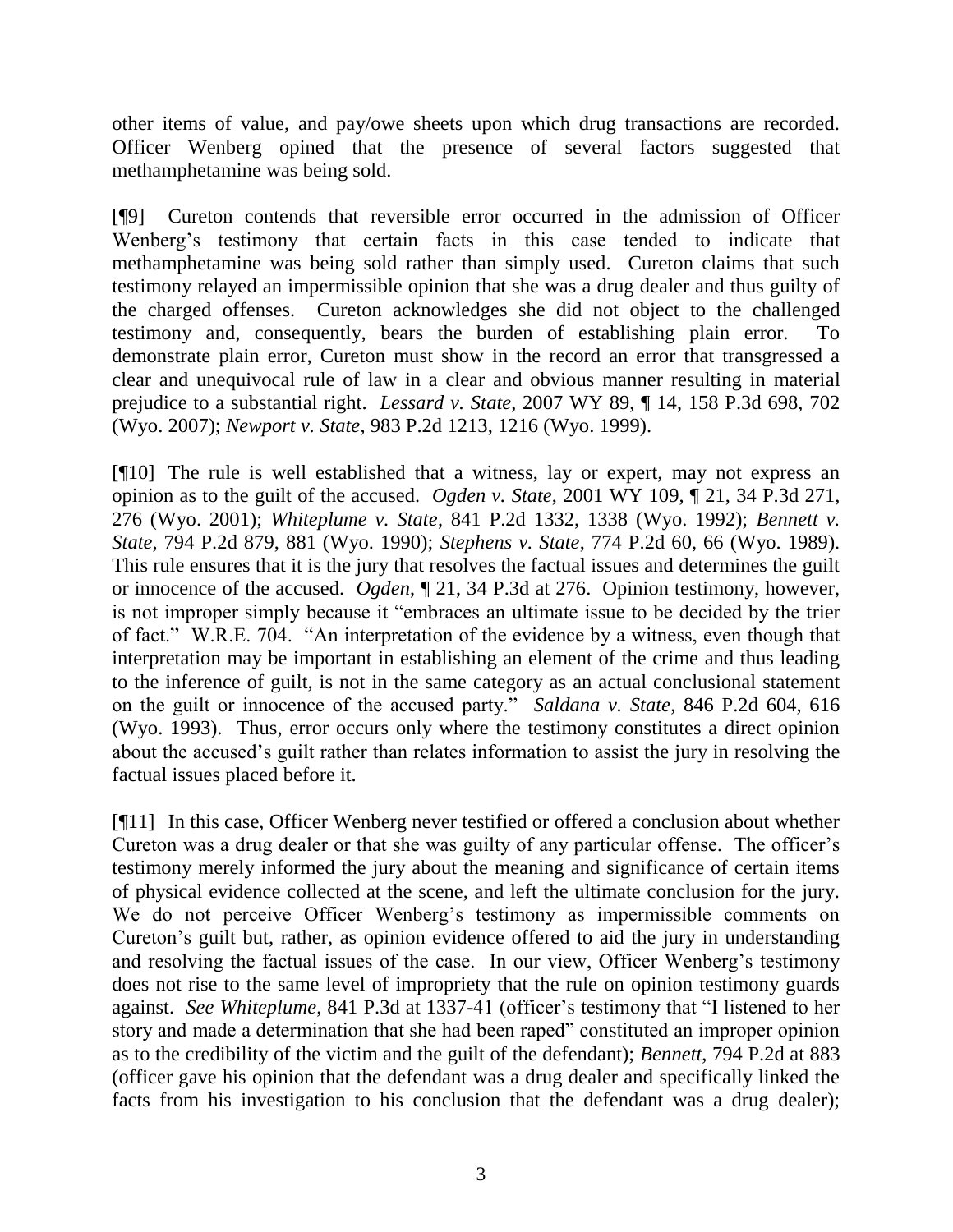*Stephens*, 774 P.2d at 64-66 (three expert witnesses gave their opinion that the child had been sexually abused and that the defendant had done it). Its admission therefore did not violate a clear and unequivocal rule of law.

[¶12] Even assuming Officer Wenberg's testimony constituted error, Cureton has failed to establish that the error adversely affected a substantial right. The State's evidence against Cureton was strong. The jury's determination therefore did not hinge solely upon the challenged testimony of Officer Wenberg. We cannot conclude from our review of the record that, in the absence of the officer's testimony, the outcome of the trial might have been more favorable to Cureton. *Dudley v. State*, 951 P.2d 1176, 1179-80 (Wyo. 1998). Under the facts of this case, we find no plain error to warrant reversal.

# *Sufficiency of the Evidence*

[¶13] Cureton contends that the evidence presented at trial was insufficient to sustain her convictions. Specifically, she claims the State did not prove beyond a reasonable doubt she possessed the methamphetamine in the Altoids tin in Scoggin's truck and on the scale found on the truck's tire.

[¶14] When reviewing a sufficiency of the evidence claim, this Court views the evidence, and any applicable inferences that may be reasonably drawn from it, in the light most favorable to the State. *Dettloff v. State*, 2007 WY 29, ¶ 22, 152 P.3d 376, 383 (Wyo. 2007); *Grissom v. State*, 2005 WY 132, ¶ 24, 121 P.3d 127, 136 (Wyo. 2005). We have consistently held that it is the jury's responsibility to resolve conflicts in the testimony, weigh the evidence and draw reasonable inferences from the facts. *Sotolongo-Garcia v. State*, 2002 WY 185, ¶ 11, 60 P.3d 687, 689 (Wyo. 2002). It is not our task, let alone our place, to reweigh the evidence or reexamine the credibility of the witnesses. *Pacheco v. State*, 2004 WY 160, ¶ 6, 102 P.3d 887, 889 (Wyo. 2004). Our duty is to determine whether any rational trier of fact could have found the essential elements of the crime beyond a reasonable doubt. *Id*.; *see also Grisson*, ¶ 24, 121 P.3d at 136; *Sotolongo-Garcia*, ¶ 11, 60 P.3d at 689.

[¶15] Before beginning our review, we feel compelled to point out two glaring problems with Cureton's argument. First, Cureton essentially ignores the standard employed for reviewing sufficiency of the evidence claims, basing her argument on the evidence most favorable to her and disregarding the evidence and rational inferences which would support the jury's determination. Second, Cureton does not cite to any Wyoming cases to support her contention that the evidence of possession presented to the jury was legally insufficient. Instead, she relies on cases from other jurisdictions that are both factually and legally distinguishable from this case. While we could summarily reject Cureton's insufficiency claim based on these deficiencies, we chose not to employ such a drastic step in this instance and will address the merits of her claim. *See generally Marshall v.*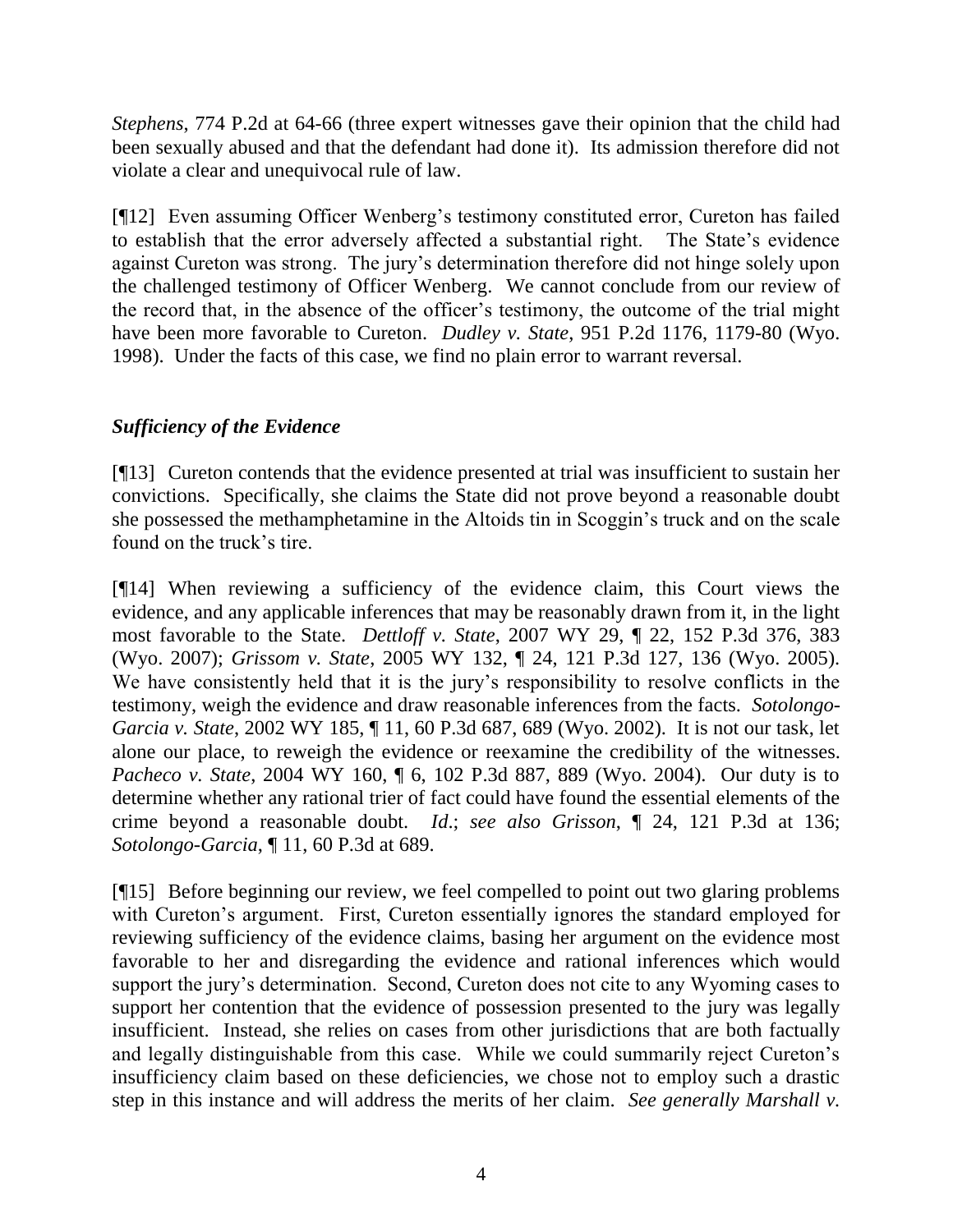*State*, 2005 WY 164, ¶ 12, 125 P.3d 269, 274 (Wyo. 2005); *In re KD*, 2001 WY 61, 26 P.3d 1035 (Wyo. 2001); W.R.A.P. 1.03 and 7.01.

[¶16] Possession of a controlled substance is proved when the evidence establishes that the accused either individually or jointly with another exercised dominion and control over the substance, had knowledge of its presence, and knowledge that the substance was a controlled substance. *Sotolongo-Garcia*, ¶ 12, 60 P.3d at 689; *Wise v. State*, 654 P.2d 116, 119 (Wyo. 1982). Direct evidence of the defendant's actual possession of the substance is not required. Rather, constructive possession is all that is necessary and such may be proved by circumstantial evidence linking together a series of facts allowing a reasonable inference that the defendant had the requisite knowledge and control of the substance. *Sotolongo-Garcia*, ¶12, 60 P.3d at 689; *Wise*, 654 P.2d at 119.

[¶17] After a careful review of the record in this case, we find ample evidence from which the jury reasonably could infer that Cureton possessed the methamphetamine. Officer Wenberg's testimony reveals that the Altoids tin containing two small baggies of methamphetamine and women's jewelry, as well as forty-seven baggies of the type used to package the drug, were found in the area where Cureton had been situated in Scoggin's pickup truck. The scale covered with methamphetamine residue was located on top of the passenger rear tire where Cureton had briefly stopped before stepping to the back of the truck. The officer had not observed another person around the rear tire prior to the discovery of the scale. Finally, Cureton had a syringe and \$970.00 in cash on her person. The State's evidence indicates that, at the time of her arrest, Cureton was unemployed and had no known source of income.

[¶18] There is also evidence that Cureton had exclusive possession of Scoggin's truck for a period of time immediately preceding the discovery of the methamphetamine and other drug items. Scoggin testified that Cureton had borrowed his truck the night before so she could obtain methamphetamine. When she did not return, he went looking for his truck the next day and found it in the parking lot of the bingo hall minutes before Officer Wenberg's arrival at the scene. Scoggin testified that as he was attempting to drive away in the truck, Cureton exited the bingo hall and asked him to "weigh out a teener of dope." According to Scoggin, he parked the truck in the back of the bingo hall and waited for Cureton. After a few minutes, Cureton arrived at the truck with another woman. Cureton asked Scoggin if he had measured out the methamphetamine. When he replied that he did not know where the drug was located, Cureton told him the methamphetamine was in the Altoids tin in the cubby hole next to the steering wheel. Scoggin grabbed the tin, tossed it to Cureton and told her that she would have to measure the drug herself. A few minutes later, Officer Wenberg arrived and discovered the methamphetamine and other items. In addition to this testimony, Scoggin denied ownership of the scale found on the rear tire of his truck.